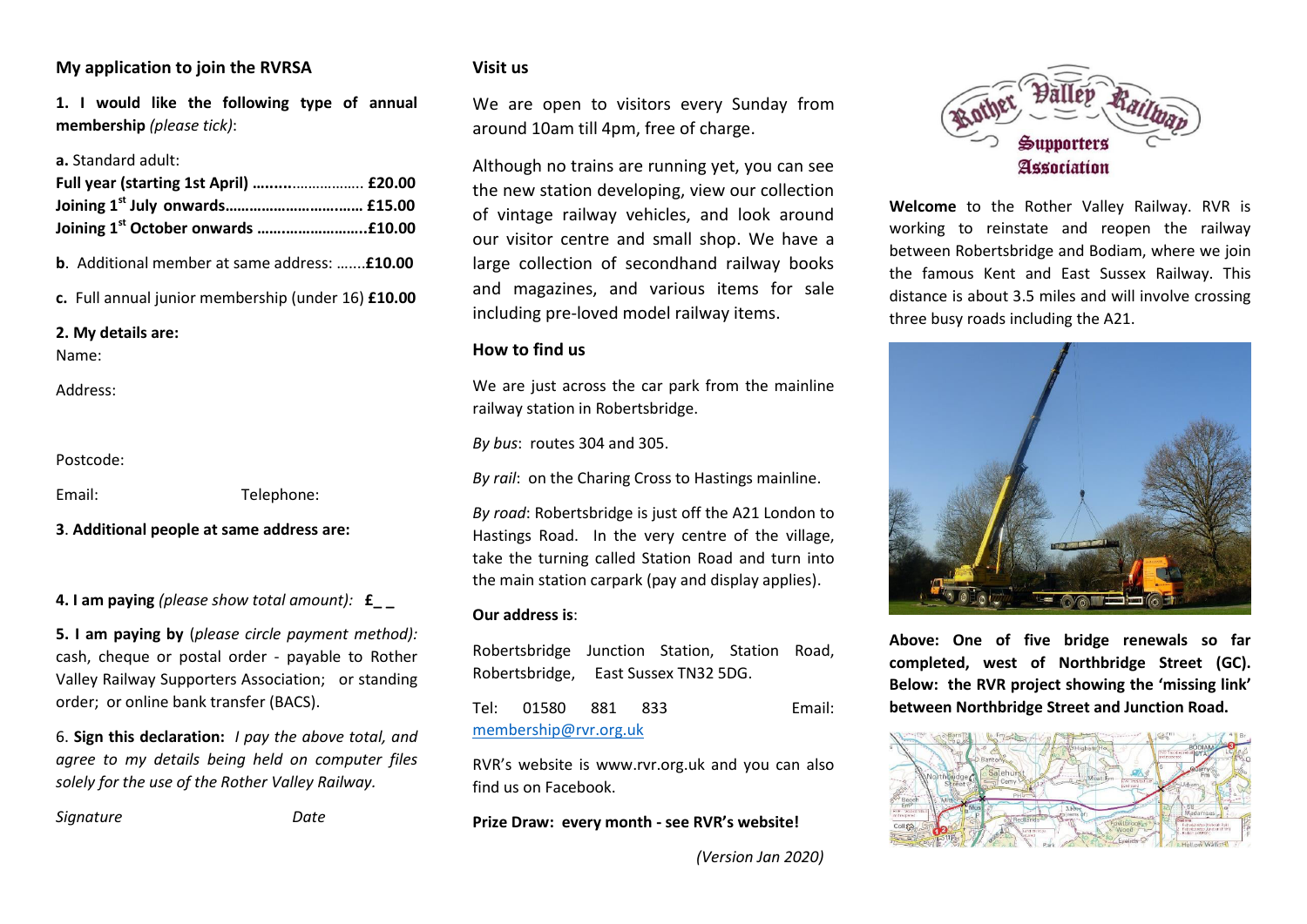**Trains?** No passenger trains are running at the moment. But when the project is completed, services will run eastwards from Robertsbridge into Kent once again, with the first regular passenger trains since 1954. Read on to discover more about the RVR, and how you can help restore the railway.

#### **The Rother Valley Railway Supporters' Association**

**is** helping make the exciting RVR project happen. Based at Robertsbridge Junction Station, we help raise the profile of the scheme, help fund RVR activities, and maintain what has been achieved so far. There is a free quarterly magazine, *The Phoenix,* sent to every full member to keep people fully up to date. (Additional members do not receive their own individual copies.) An electronic version is also available. Membership is open to all, and you don't have to be a volunteer if you don't want to (though you have to join if you want to volunteer).

**Volunteer with us.** Day to day work on the railway is mainly done by supporters. We are restoring several old railway vehicles, we run the visitor centre/shop, and maintain the track and land. We are always looking for additional volunteers – anyone with a have-a-go spirit can do something useful. There's so much to do! Just come along any Sunday and take a look around. You need to be 16 or over unless supervised.

**Achievements so far.** RVR began reinstatement between Bodiam and Quarry Farm in 2004, and extended track further to Junction Road in 2010. It is now used by K&ESR trains on special occasions. RVR have now begun building the Junction Road to Austen's Bridge section – another half a mile.

In the west, RVR completed the Robertsbridge section to Northbridge Street in 2013, and its new platform at Robertsbridge soon after. It got planning permission for the missing middle section in 2017.

**The missing link.** To complete the whole join-up project, RVR has applied for a Transport and Works Act Order. This is awaiting a public inquiry, due to start in May 2020. Once granted, construction can be completed and operating can begin. Trains will run through to Tenterden once again, from a brand new station at Robertsbridge which is already partbuilt.

**History of the line.** Back in 1896 a group of local businessmen and landowners secured an Act of Parliament to build a railway from Robertsbridge to Tenterden (in fact the terminus was at Rolvenden). Soon afterwards however, Parliament passed the Light Railways Act 1896 and this was a much cheaper and simpler way to build and operating new rural railways because it relaxed many of the strict requirements providing speeds were low. The Rother Valley (Light) Railway Act was abandoned, and the scheme went ahead under the new LRA instead, being the first to do so and the only preserved railway originally constructed to these standards. The Company's engineer was Holman Frederick Stephens – the Colonel - who became general manager in 1899 and managing director in 1900 until his death in 1932.

The Rother Valley Railway opened for goods traffic on 26 March 1900 and for passengers on 2 April. In 1901 the line was extended into Tenterden and the former terminus renamed Rolvenden. In 1904 the line was renamed the Kent & East Sussex Railway.

The railway was further extended to a junction with the SECR at Headcorn, opening on 15 May 1905. It survived the 1923 Grouping and thus remained independent until taken over by British Railways in 1948. But it lost money from the 1920s onwards.

The whole branch closed to passengers in 1954, and the Tenterden to Headcorn section was lifted in 1955. Freight traffic continued on the rest until June 1961 when the line was closed completely, apart from the short section between the mainline at Robertsbridge and Hodson's Mill, which continued as a private siding until 1969. The Kent and East Sussex Railway Preservation Society was formed in 1961 to reopen the whole branch. By 1974 they had succeeded in reopening the section between Tenterden and Rolvenden. However, they had been refused permission by the government to reopen the western end, from Bodiam to Robertsbridge, and this track was lifted in 1972. The eastern end was extended in stages to reach Bodiam in 2000.

**RVR returns.** A new organisation, the Rother Valley Railway (East Sussex) Ltd was formed on 22 May 1991 to reconstruct the line west of Bodiam. It is now known as the Rother Valley Railway Ltd, and is owned by a charity, the Rother Valley Railway Heritage Trust. The Trust leads the whole project. All planning permissions are in place. RVR now need an Order from the Secretary of State to authorise completion. This procedure is well underway.